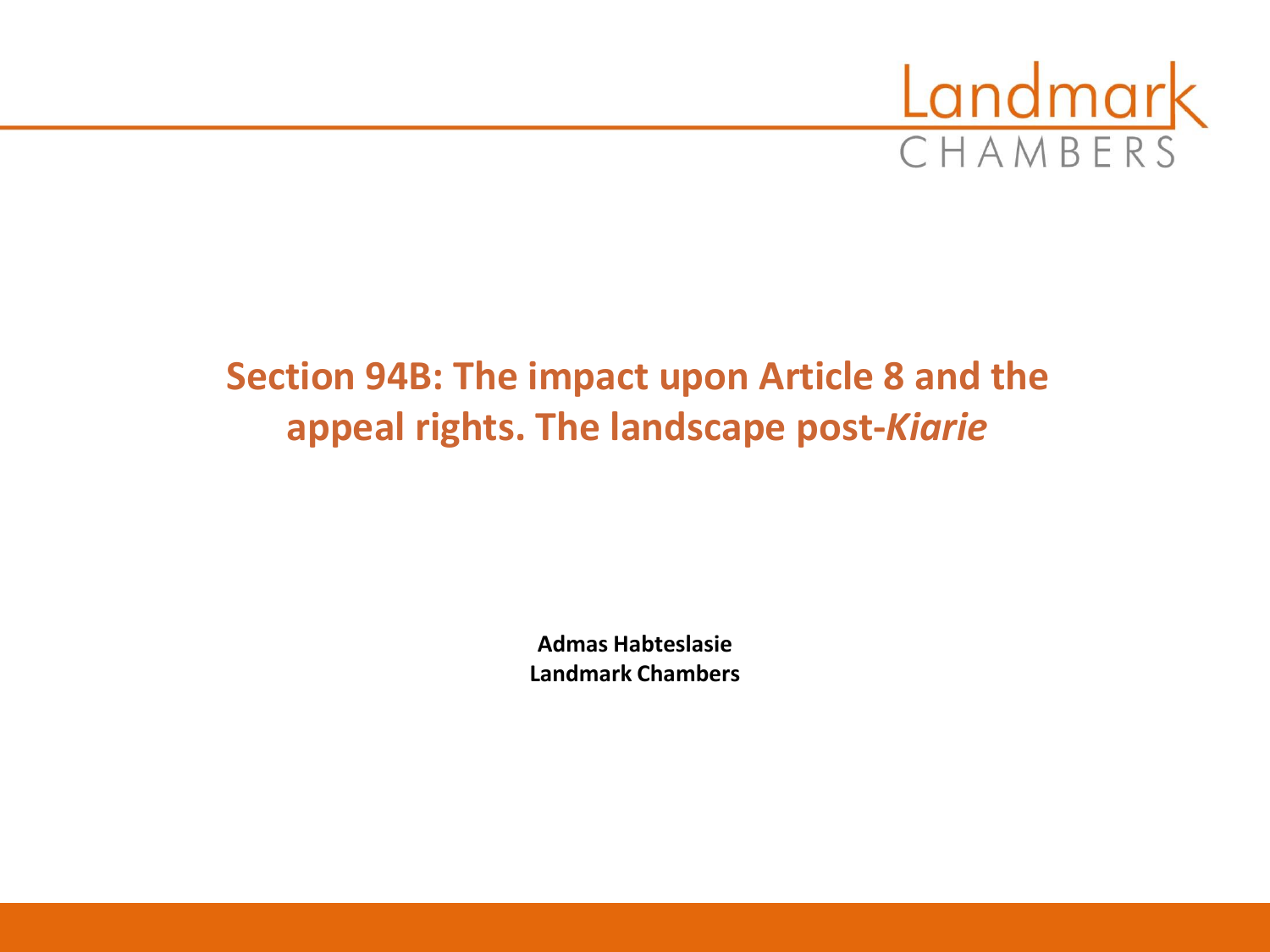#### **Structure of talk**

- 1) Background to s.94B
- 2) Decision in Kiarie: the Supreme Court's conclusions on the effect of s.94B on appeal rights and Article 8 rights
- 3) What next? Possible issues/scope for further challenges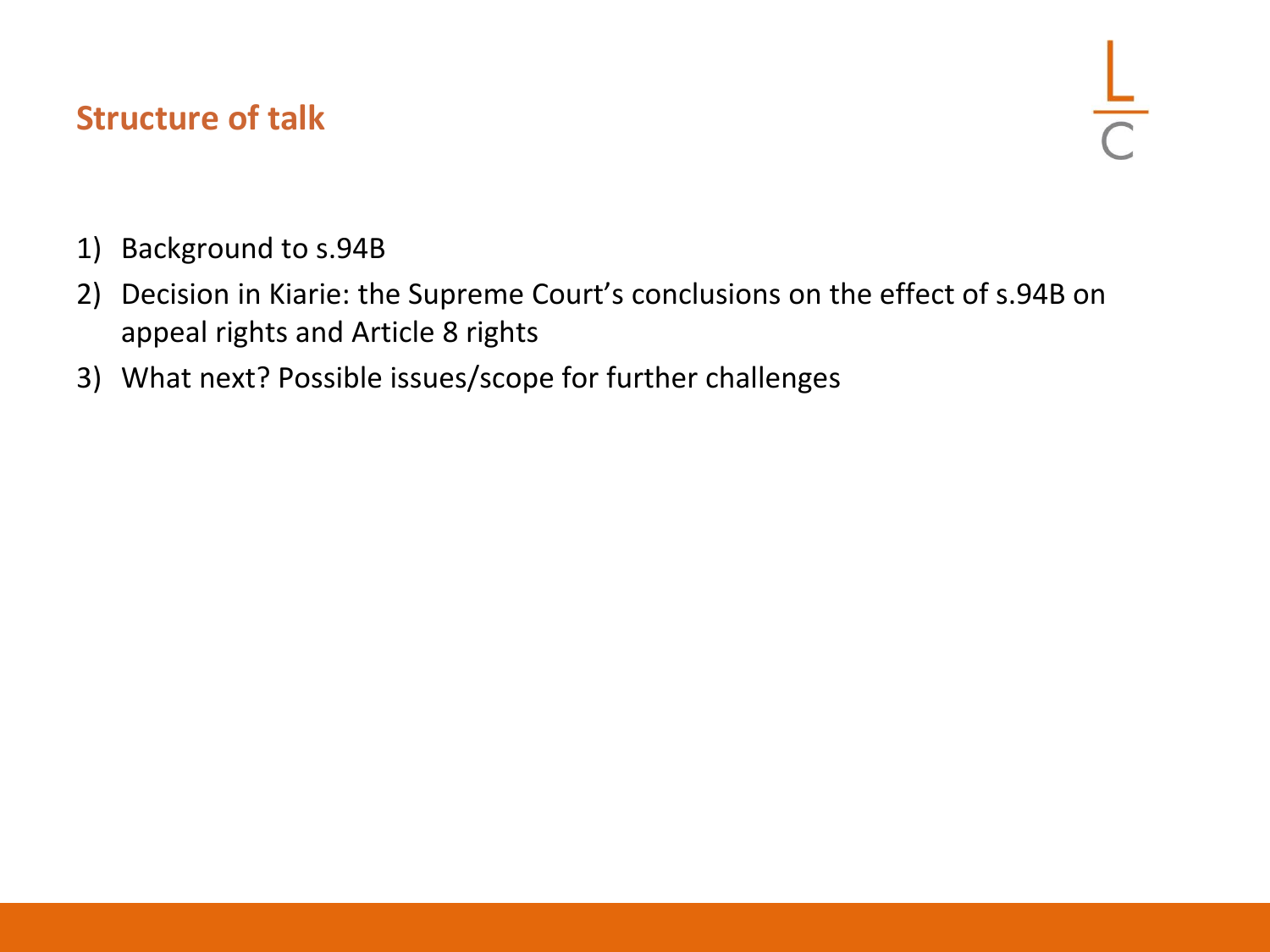S.94B as inserted by 2014 Act provides as follows:

*(1) This section applies where a human rights claim has been made by a person ('P') who is liable to deportation under -*

*(a) section 3(5)(a) of the Immigration Act 1971 (Secretary of State deeming deportation conducive to public good), or*

*(b) …*

*(2) The Secretary of State may certify the claim if the Secretary of State considers that, despite the appeals process not having been begun or not having been exhausted, removal of P to the country or territory to which P is proposed to be removed, pending the outcome of an appeal in relation to P's claim, would not be unlawful under section 6 of the Human Rights Act 1998 (public authority not to act contrary to Human Rights Convention).*

*(3) The grounds upon which the Secretary of State may certify a claim under subsection (2) include (in particular) that P would not, before the appeals process is exhausted, face a real risk of serious irreversible harm if removed to the country or territory to which P is proposed to be removed.*

Therefore:

- Secretary of State can deport appellant in advance of determination of appeal;
- Appeal determined while appellant is out of country
- If appellant loses: s/he is already deported; if appellant succeeds: returns to UK?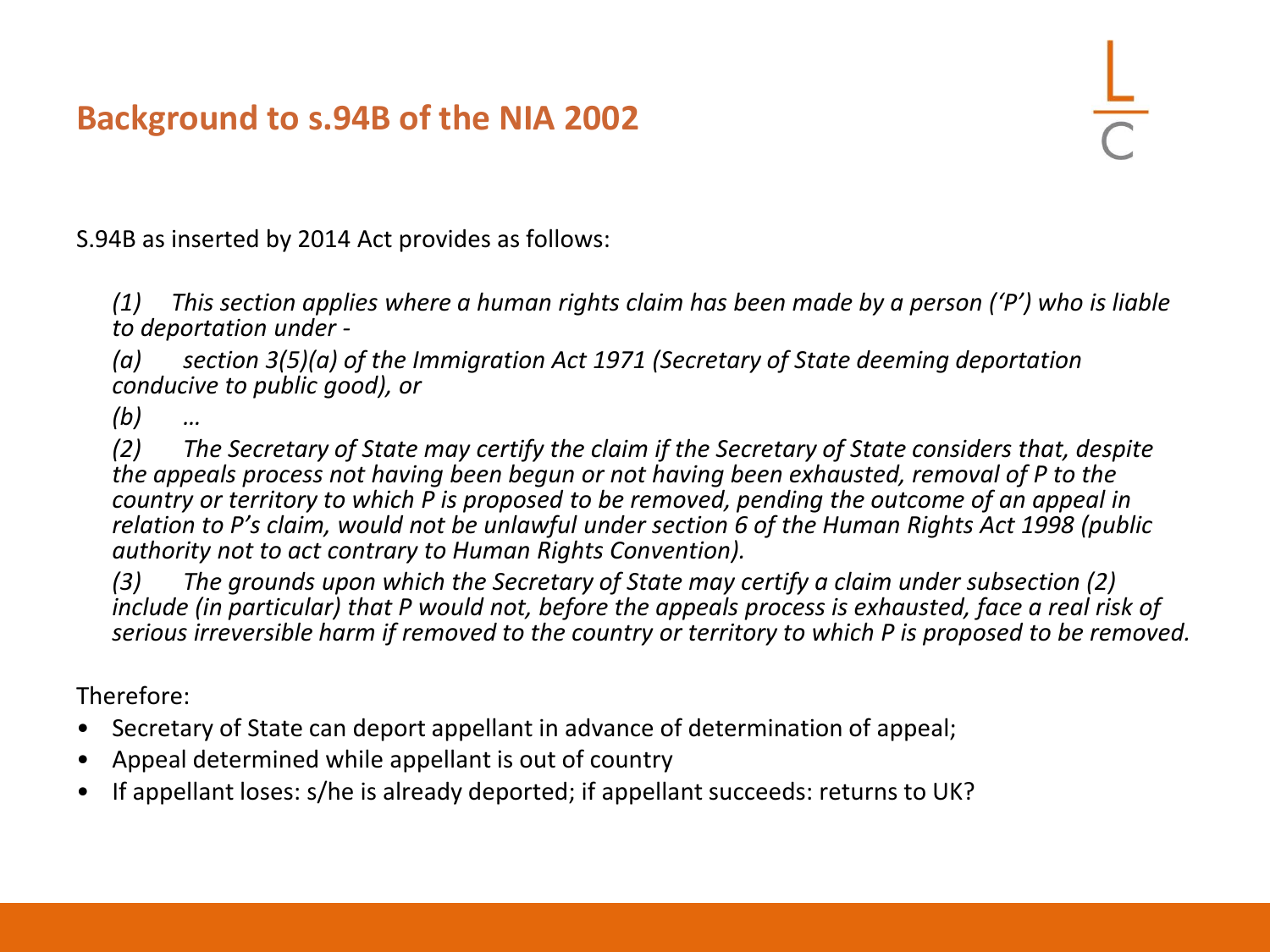- Original s.94B inserted into Nationality, Immigration and Asylum Act 2002 by s.17(3) of Immigration Act 2014;
- On 1 December, s.94B amended by s.63 of the Immigration Act 2016 so as to expand the power to certify to appeals other than those against deportation decisions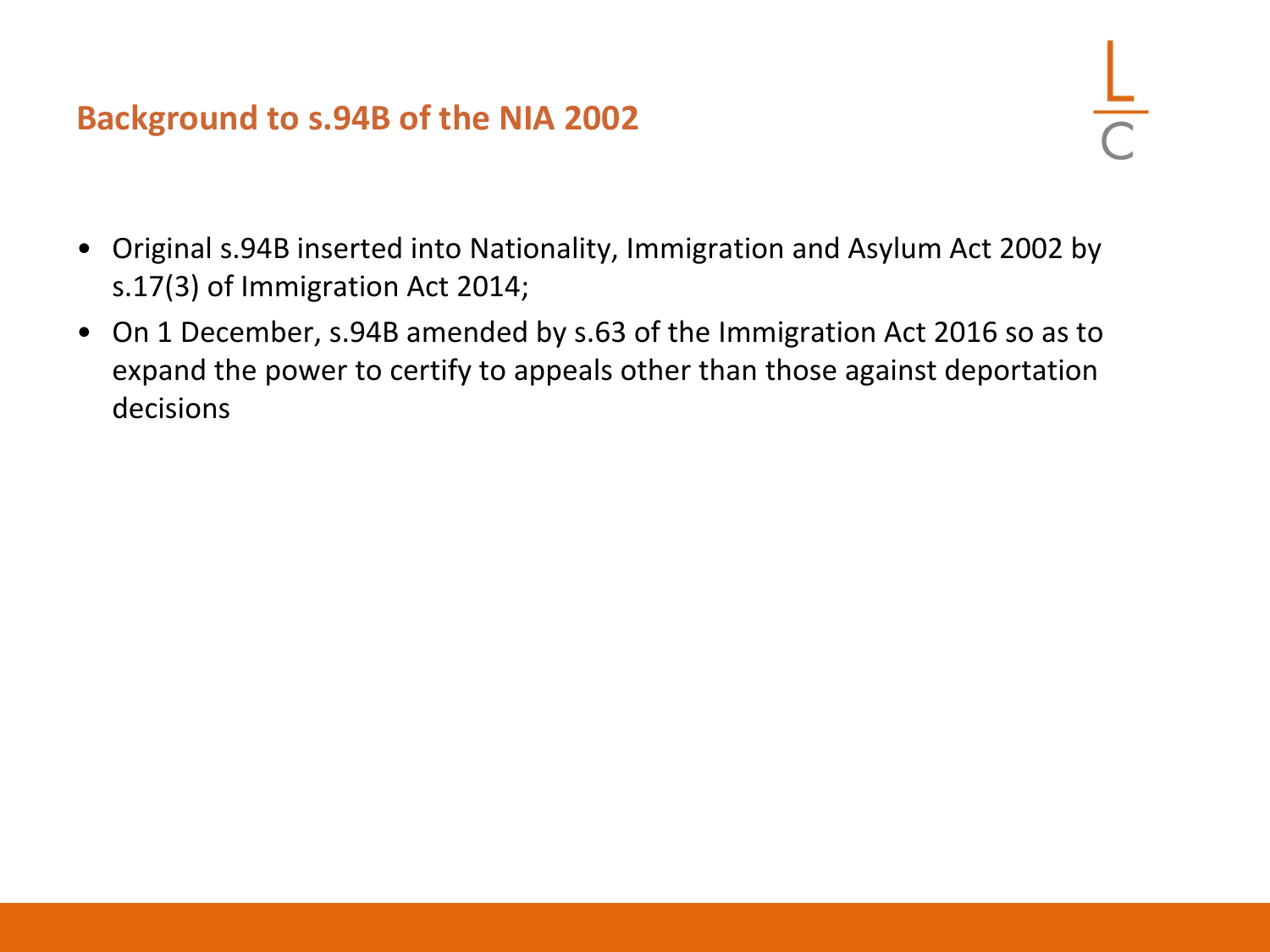



-excessive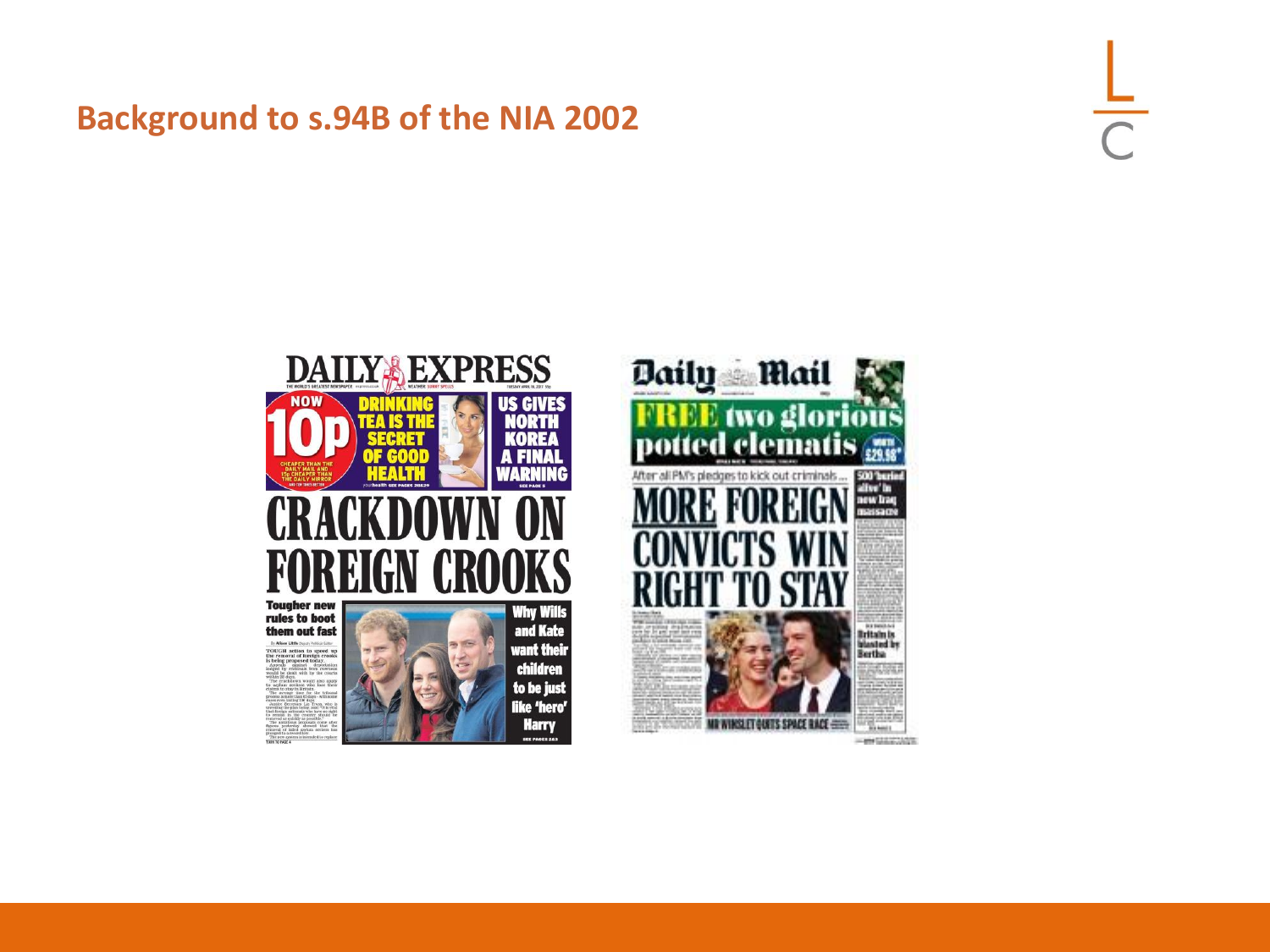- *"Where there is no risk of serious and irreversible harm, we should deport foreign criminals first and hear their appeals later"*:
	- 30 September 2013, Home Secretary (now PM) speaking at the Conservative Party Conference
- *"Foreign criminals will not be able to prevent deportation simply by dragging out the appeals process, as many such appeals will be heard only once the criminal is back in their home country. It cannot be right that criminals who should be deported can remain here and build up a further claim to a settled life in the United Kingdom."*

– Home Secretary in House of Commons, October 2013

• *"The new power is to help to speed up the deportation of harmful individuals, including foreign criminals … many people use the appeal mechanism not because they have a case but to delay their removal from the United Kingdom. In some cases, they attempt to build up a human rights-based claim under article 8, which they subsequently use, sometimes successfully, to prevent their departure."*

– Minister for Immigration at Public Bill Committee, November 2013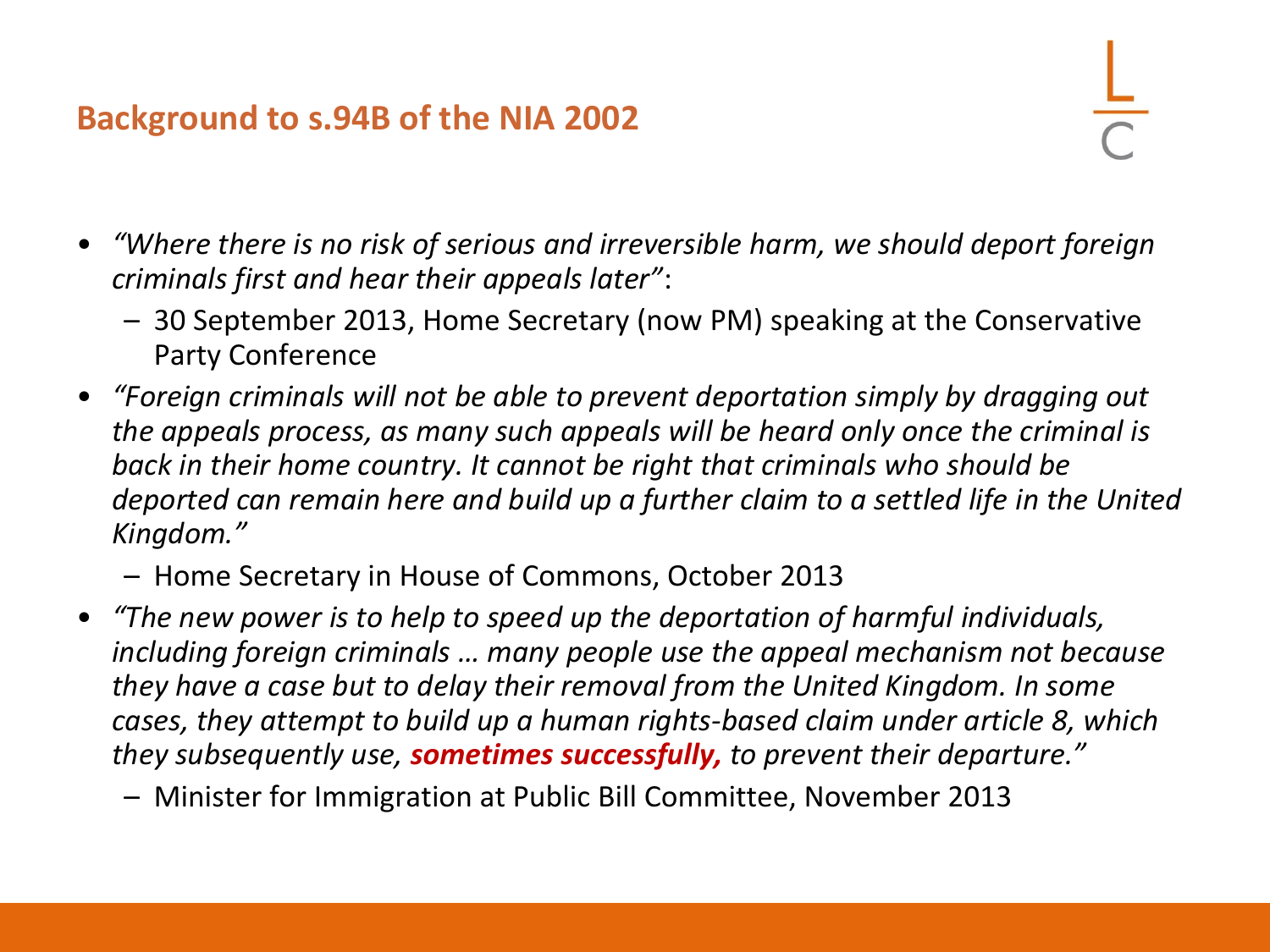s.94B power sits alongside power in s.94(1):

*'The Secretary of State may certify a protection claim or human rights claim as clearly unfounded.'*

- Secretary of State's guidance: no need to consider certification of a claim under section 94B if it can be certified under section 94;
- Therefore, as Supreme Court notes, for a case to be certified under s.94B, it must be not clearly unfounded, i.e. arguable.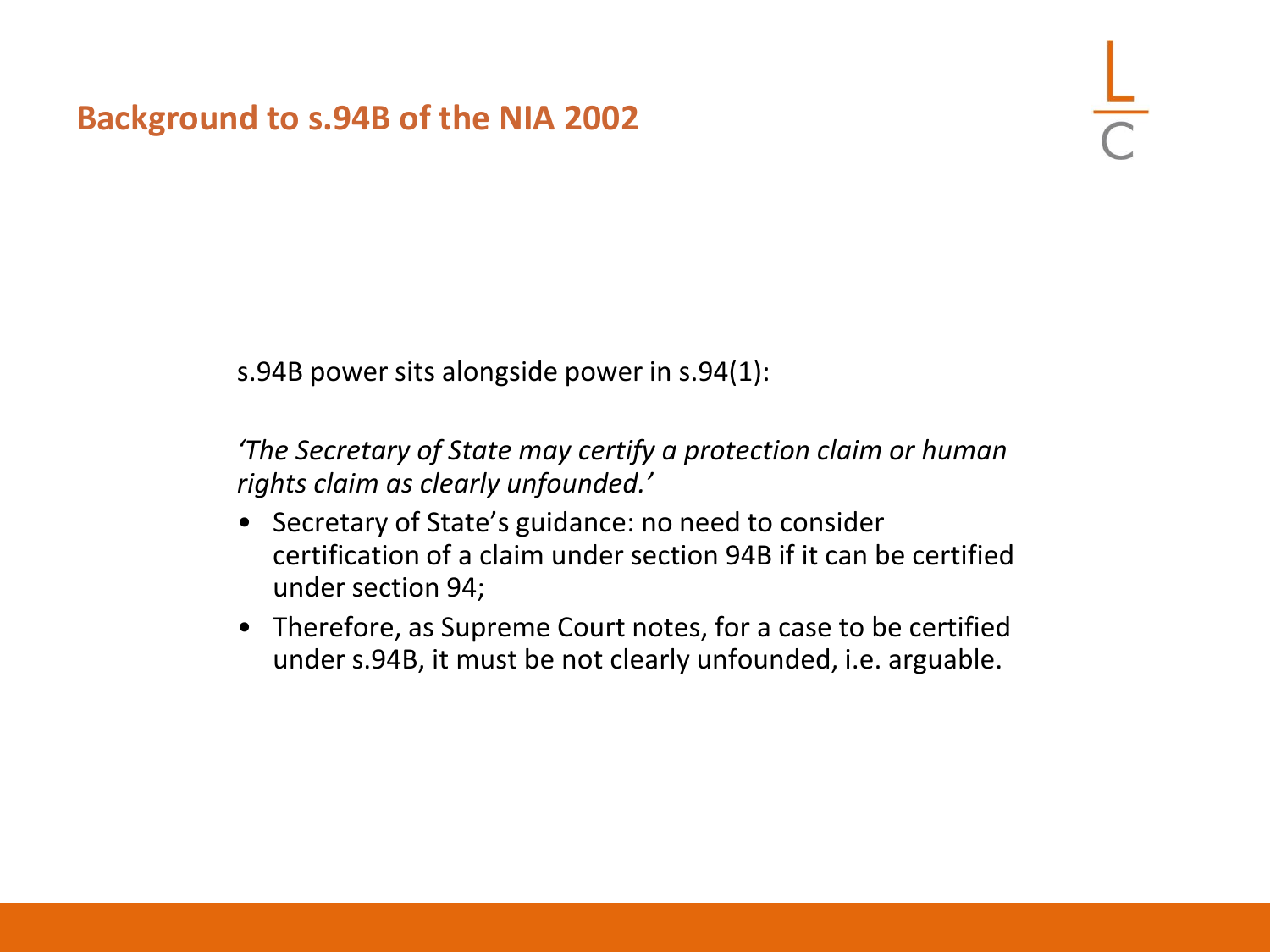- *R (Kiarie) v SSHD; R (Byndloss) v SSHD* [2017] UKSC 42
- Supreme Court allowed the appeal; reversed decision of Court of Appeal
- Majority judgment given by Lord Wilson:
	- Recognised procedural protections in Art.8 of the ECHR
	- Court to take its own view of the facts on a JR to a s.94B certification
	- Fairness issues:
		- Instructing/seeking legal assistance
		- Giving live evidence. Lord Wilson noted particular important of live evidence to Art. 8 deportation appeals. For appeals to be effective, appellants **'would need at least to be able to give live evidence'** [76]**.**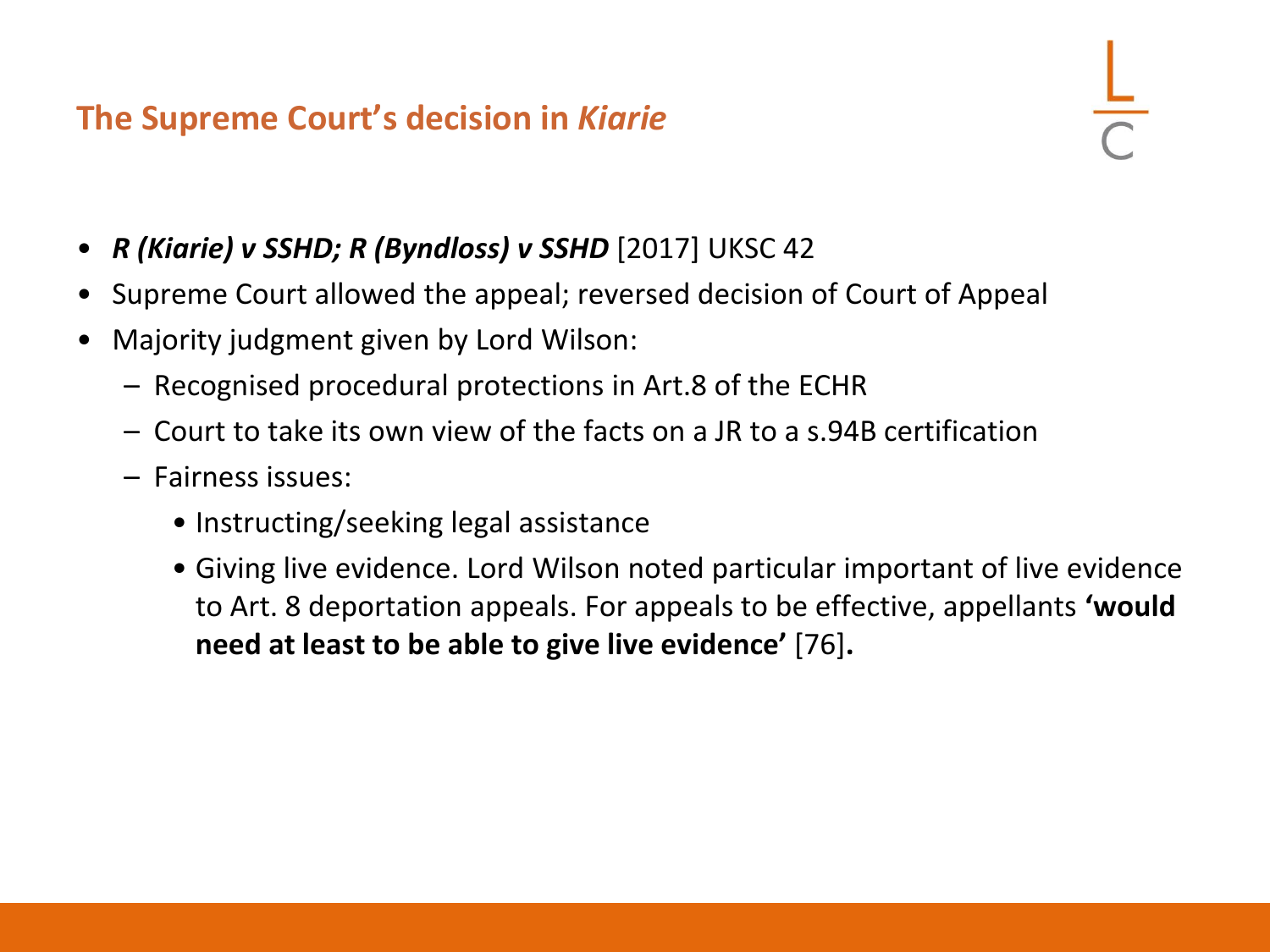- Both judgments accepted that procedure was in principle capable of being fair:
	- *'…although the giving of evidence on screen is not optimum, it might well be enough to render the appeal effective for the purposes of article 8, provided only that the appellant's opportunity to give evidence in that way was realistically available to him'* per Lord Wilson at [67]
	- *'I see no reason in principle why use of modern video facilities should not provide an effective means of providing oral evidence and participation from abroad, so long as the necessary facilities and resources are available':* Lord Carnwath at [103]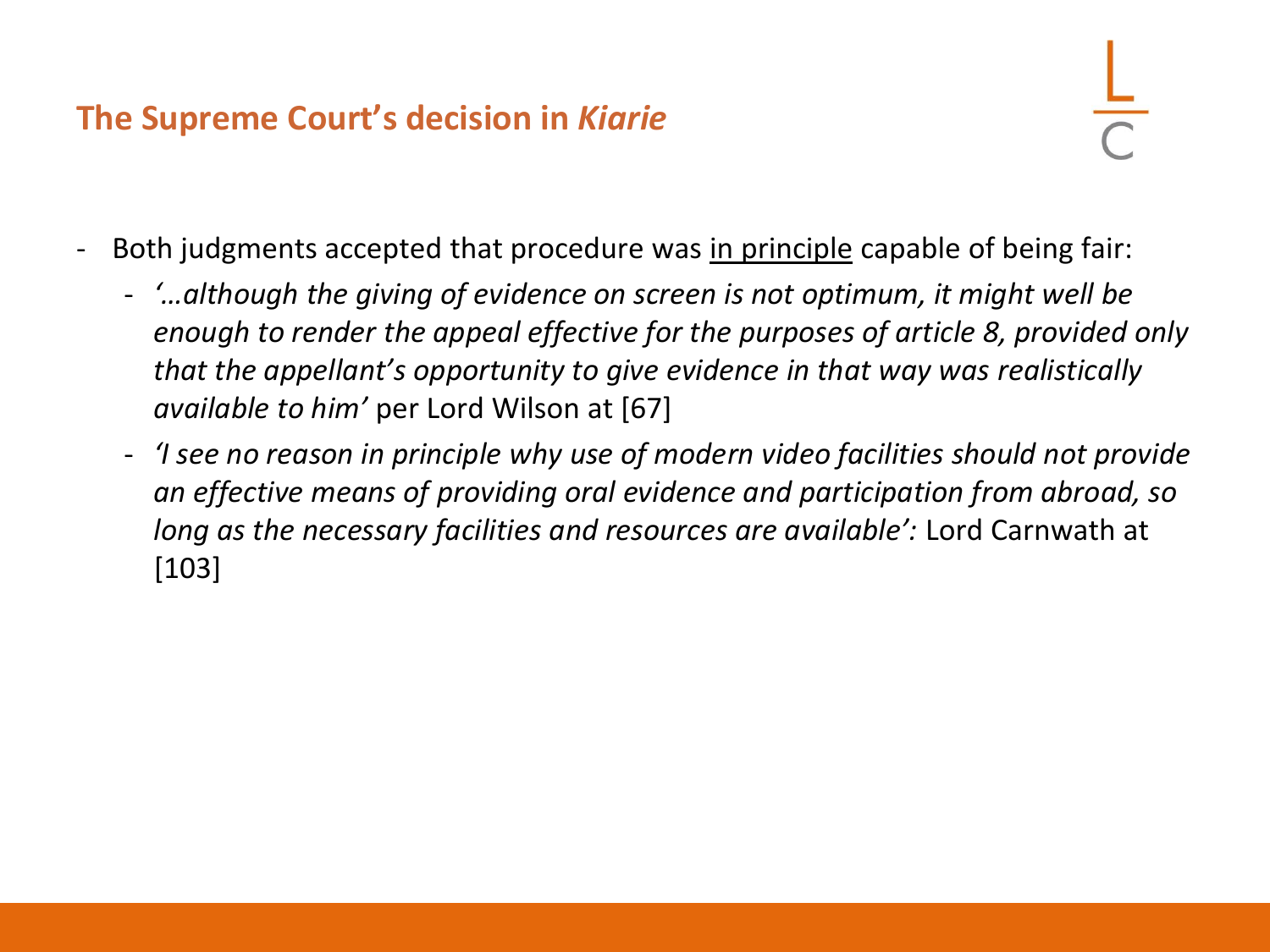– Judgment of Lord Wilson focused on practical difficulties in the out-of-country appeal system and the giving of live evidence via Skype/video link

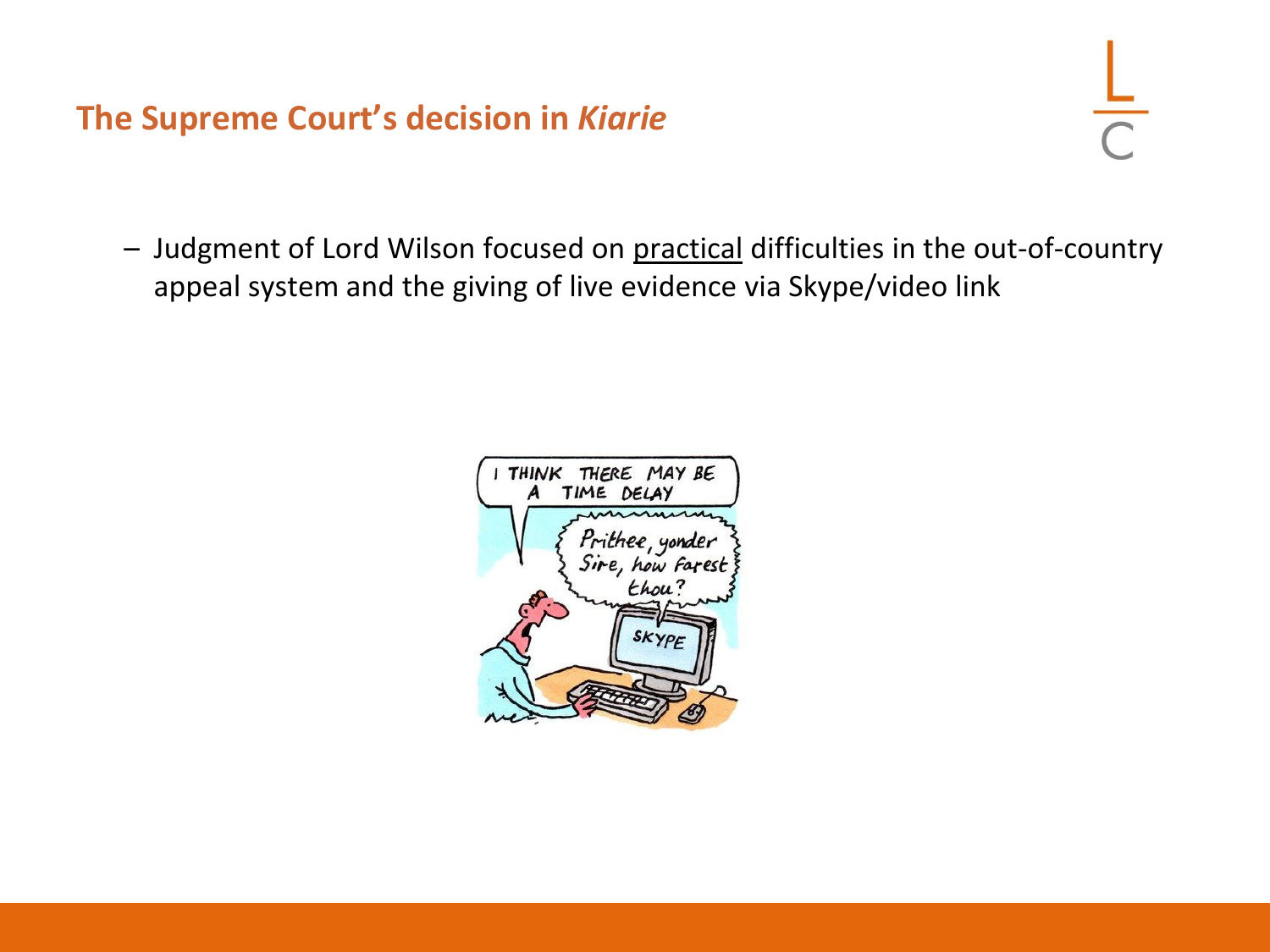- In relation to live evidence, Lord Wilson judgment notes:
	- Cost of providing technology to support giving of evidence by video-link borne by appellant and is high;
	- Significant practical difficulties in ensuring such evidence is provided to appropriate standards: time difference; obtaining consent of foreign state for evidence to be given within its jurisdiction; where link fails, tribunal may not grant adjournment
	- Practical difficulties in obtaining professional evidence (e.g. from probation officer or psychiatrist) to support claim
	- 1.175 certificates issued between July 2014 and December 2016; not **a single out-of-country appeal** successful!
- Therefore: out-of-country procedure represents a disproportionate interference with Art.8 rights of appellants
- Lord Carnwath agreed, but on a narrower basis: accepted government's submission that such appeals *'likely to turn on the evaluation of factual matters which are either not in dispute, or capable of proof by evidence other than of the appellant in person'* [100]; still concluded that there was a disproportionate interference as Secretary of State could not be satisfied that there was an effective appeal at time of issuing certificate; but, more than the majority, emphasised that problems with procedure could be overcome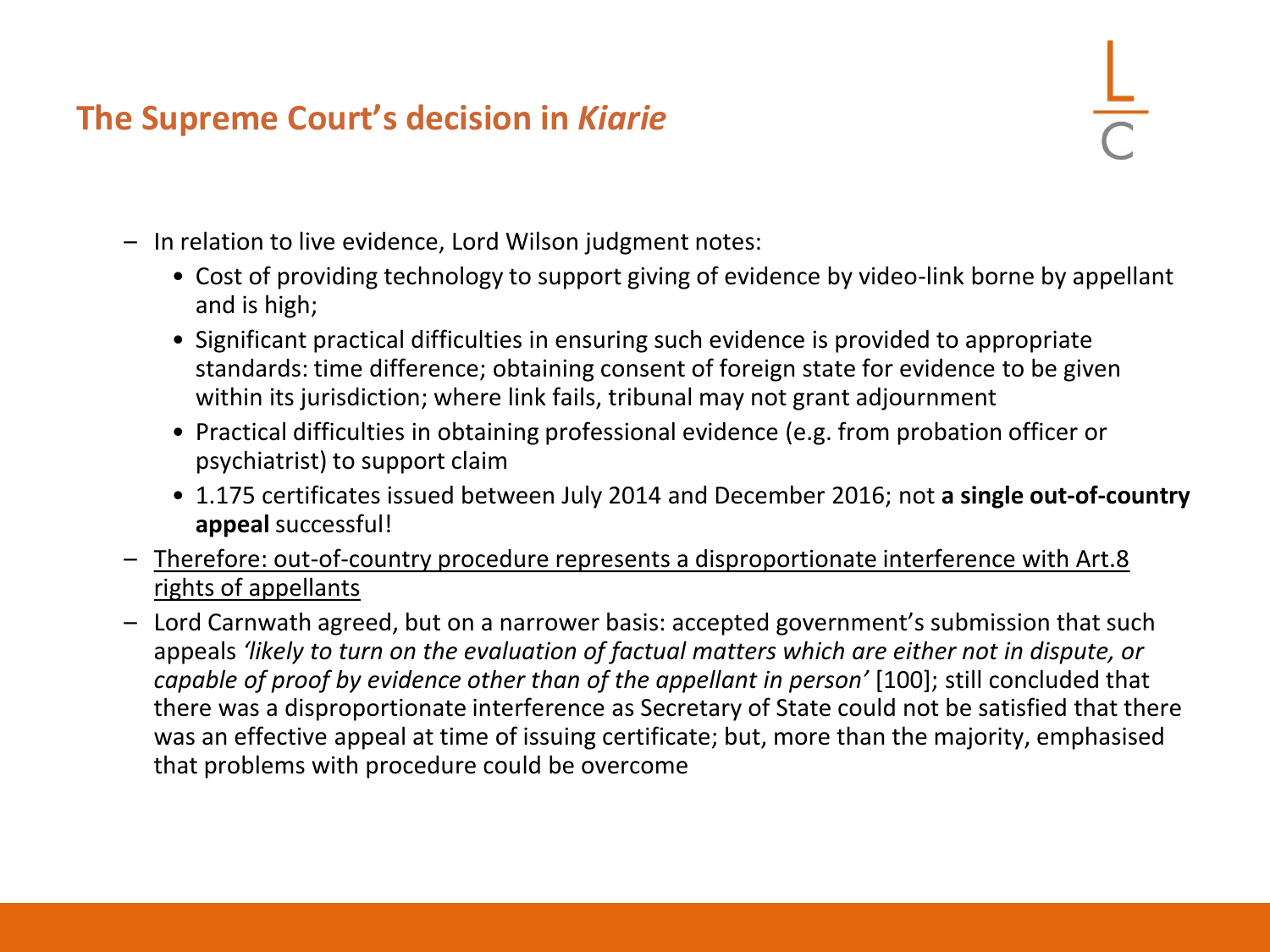- 1) Does ratio apply with equal force to other appeals? NB s.94B as amended by Immigration Act 2016
- 2) What is the legal basis for procedural protection under Article 8?
- 3) Question of effect of s.94B on substance of Article 8 rights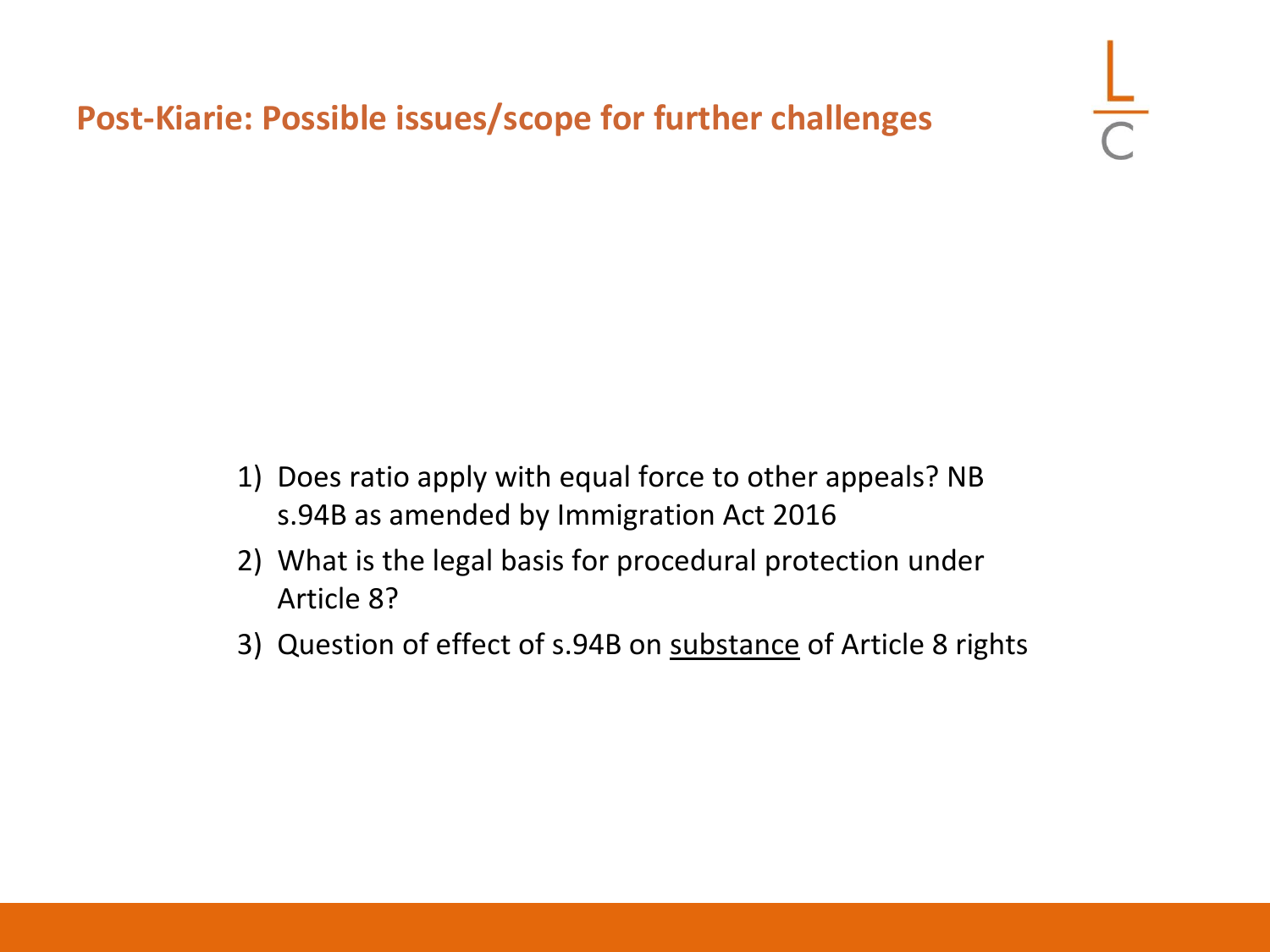# **1) Does** *Kiarie* **apply with equal force to other appeals?**

Immigration Act 2016 amends s.94B. Certifying power now extends to all human rights appeals, not only against deportation decisions:

(1) This section applies where a human rights claim has been made by a person ("P") who is liable to deportation under-

(a) section 3(5)(a) of the Immigration Act 1971 (Secretary of State deeming deportation conducive to public good), or

(b) section 3(6) of that Act (court recommending deportation following conviction).

(2) The Secretary of State may certify the claim if the Secretary of State considers that, despite the appeals process not having been begun or not having been exhausted, [refusing P entry to, removing P from or requiring P to leave the United Kingdom] 4 , pending the outcome of an appeal in relation to P's claim, would not be unlawful under section 6 of the Human Rights Act 1998 (public authority not to act contrary to Human Rights Convention).

(3) The grounds upon which the Secretary of State may certify a claim under subsection (2) include (in particular) that P would not, before the appeals process is exhausted, face a real risk of serious irreversible harm if refused entry to, removed to the country or territory to which P is proposed to be removed from or required to leave the United Kingdom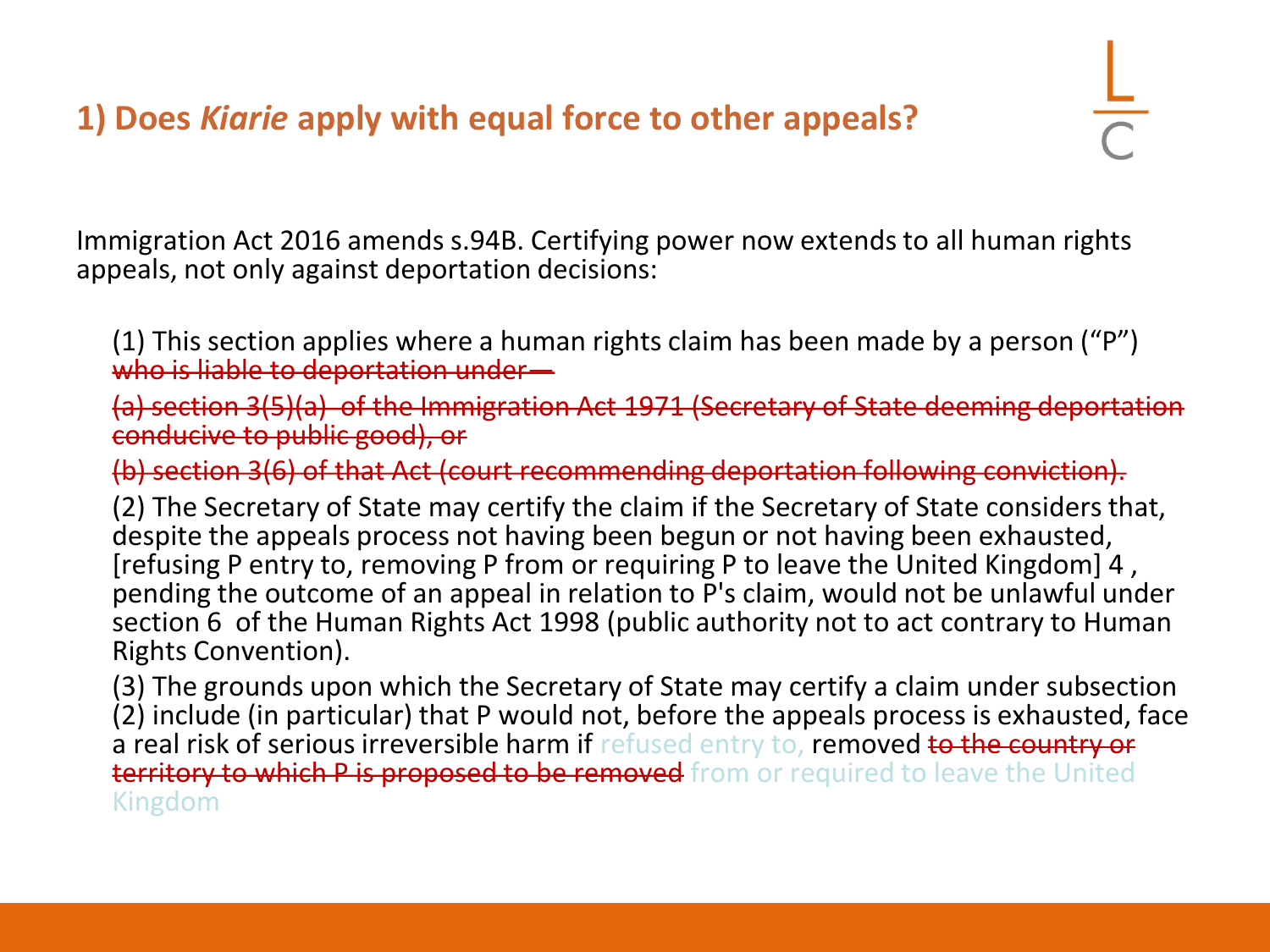# **1) Does** *Kiarie* **apply with equal force to other appeals?**

- Judgment of Lord Wilson:
	- Focuses on the importance of live evidence in context of deportation appeals on the basis of Art.8 (not distinguishing of entry clearance appeals where human rights not in issue)
	- standard of 'serious irreversible harm' is from interim measure test before ECtHR but *'the demands made of an appellant in adducing evidence to a UK tribunal in an appeal against a deportation order … have no parallel in those made of an applicant in pursuing an application before the ECtHR'* [36]
- Examples:
	- Art.3 appeal where credibility is not at issue: Secretary of State may argue that oral evidence from appellant not likely to add much of significance;
		- See judgment of Lord Carnwath
		- In such an appeal, appellant may wish to focus more on denial of ability to properly instruct legal representative/respond to submissions of Secretary of State
		- Scope for a **broader** argument than that accepted in *Kiarie* to the effect that, by its very nature, exclusion of appellant from tribunal where Secretary of State is making submissions leads to unfairness
	- Appeal on point of law (e.g. from FTT to UT): Secretary of State may argue that oral evidence/ability to respond to oral submissions not important enough to render process unfair;
		- Broader argument as per above;
		- Argument for reciprocal written procedure? Equality of arms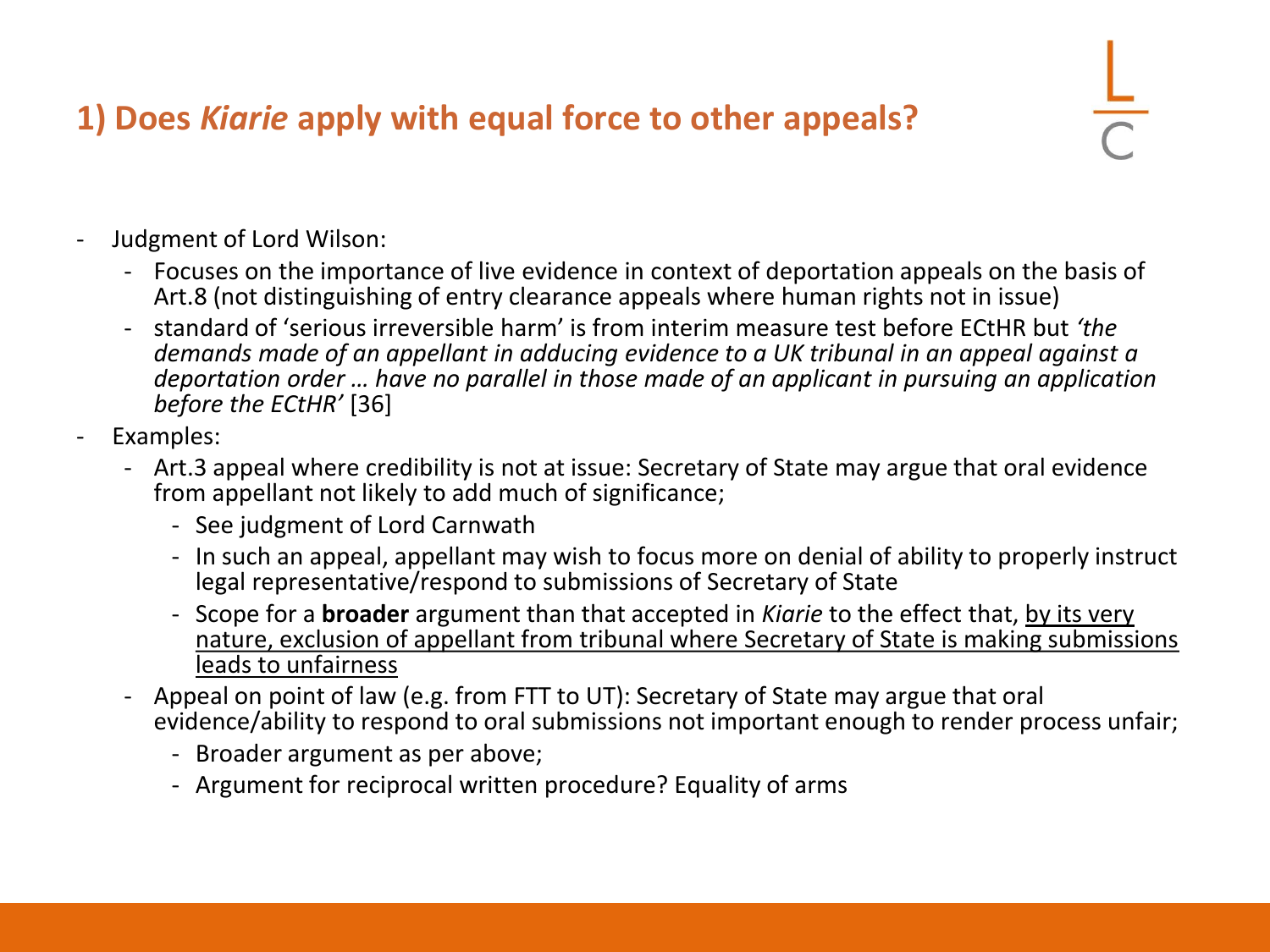# **1) Does** *Kiarie* **apply with equal force to other**

- Lord Wilson **Perets** briefly to out-of-country appeals in the context of entry clearance refusals at [7]:
	- *'An obvious example is when people abroad apply unsuccessfully to entry clearance officers in British embassies and High Commissions for entry clearance, ie permission to be admitted to the UK. They often have a right of appeal to the tribunal against the refusal of entry clearance and they are required to bring their appeals from abroad. But such appellants are already abroad; indeed their appeals are often in a narrow compass which surrounds their ability to satisfy the evidential (in particular the documentary) requirements of the Immigration Rules; their appeals do not usually include human rights claims and it is the oral evidence of their sponsors in the UK, rather than of themselves, which is often the more important.'*
- Suggests that presence of a multifactorial human rights assessment is key to need for live evidence;
- Lord Wilson notes that *Kiarie* judgment likely to influence exercise of new, broader power: *'The extended power does not fall to be considered in these appeals but our decision today will surely impact on the extent of its lawful exercise'* [9]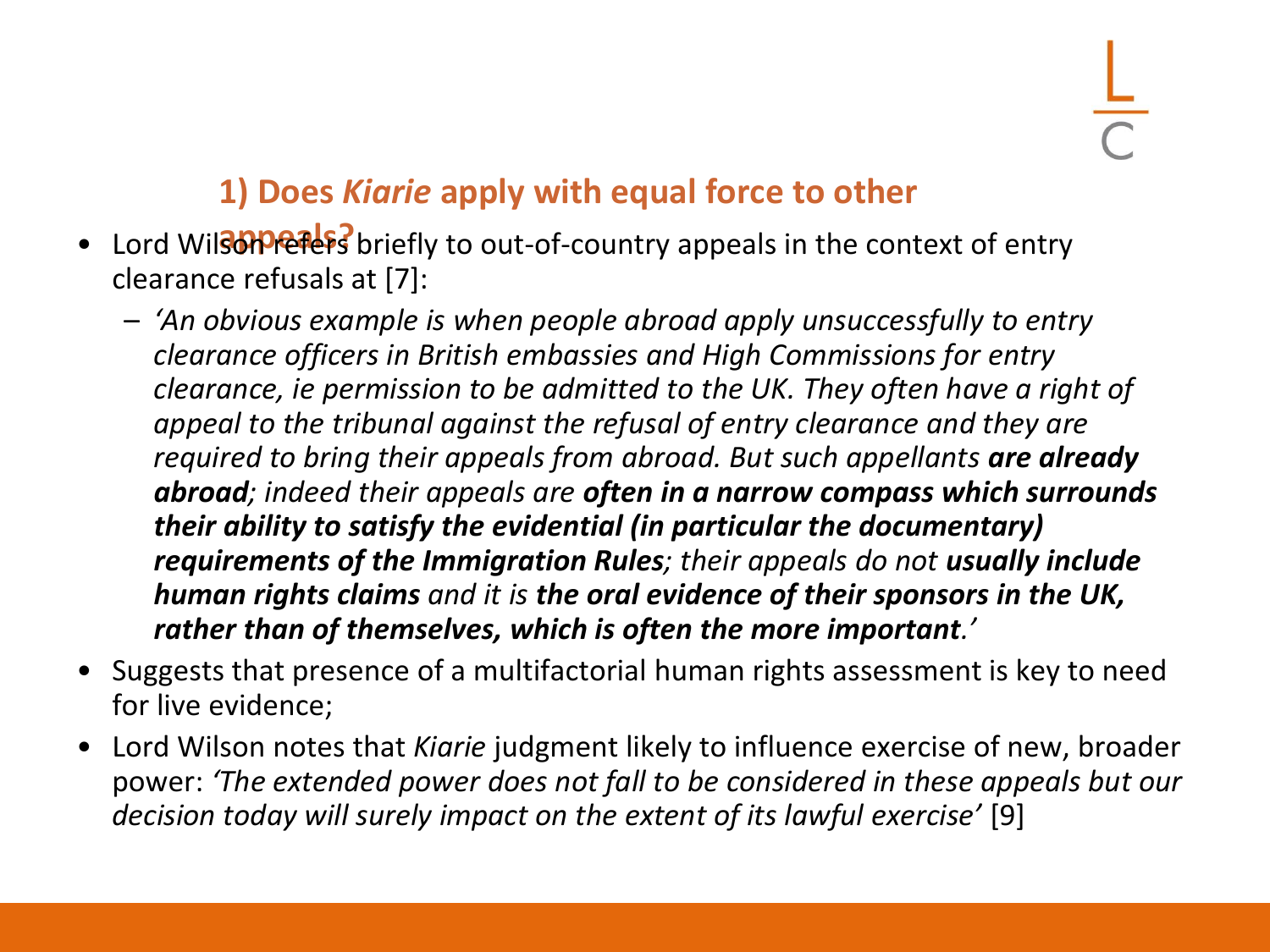# **2) What is the legal basis for procedural protection under Article 8?**

- Lord Wilson referred to three possible bases for the the procedural requirements in Article 8:
	- (i) Requirement that interference be 'in accordance with the law' per Art.8(2): Al Nashif v Bulgaria (2002) 36 EHRR 37
	- (ii) Requirement of an effective remedy under Article 13 of the ECHR: Khlaifia v Italy (16483/12); DeSouza Ribeiro v France (2012) 59 EHRR 10 at [83]. Article 13 of the ECHR is not one of the directly enforceable rights under the Human Rights Act. But it is in practice implemented through ss.7-9 of HRA: Brown v Stott [2003] 1 AC 681 per Lord Hope at p.715
	- Per R (Gudanaviciene) v Director of Legal Aid Casework [2014] EWCA Civ 1622, in reliance of ECtHR decision in W v United Kingdom (1988) 10 EHRR 29, European Court found that procedural protections were relevant:

*62. …predominant in any consideration of this aspect of the present case must be the fact that the decisions may well prove to be irreversible: thus, where a child has been taken away from his parents and placed with alternative carers, he may in the course of time establish with them new bonds which it might not be in his interests to disturb or interrupt by reversing a previous decision to restrict or terminate parental access to him. This is accordingly a domain in which there is an even greater call than usual for protection against arbitrary interferences. It is true that Article 8 (art. 8) contains no explicit procedural requirements, but this is not conclusive of the matter. The local authority's decision-making process clearly cannot be devoid of influence on the substance of the decision, notably by ensuring that it is based on the relevant considerations and is not one-sided and, hence, neither is nor appears to be arbitrary. Accordingly, the Court is entitled to have regard to that process to determine whether it has been conducted in a manner that, in all the circumstances, is fair and affords due respect to the interests protected by Article 8 (art. 8).*

*65. there is always the danger that any procedural delay will result in the de facto determination of the issue submitted to the court before it has held its hearing. And an effective respect for family life requires that future relations between parent and child be determined solely in the light of all relevant considerations and not by the mere effluxion of time.*

– Argument that requirement only applies by virtue of Art.8(2) would appear to implicitly exclude unqualified rights (e.g. Art.3)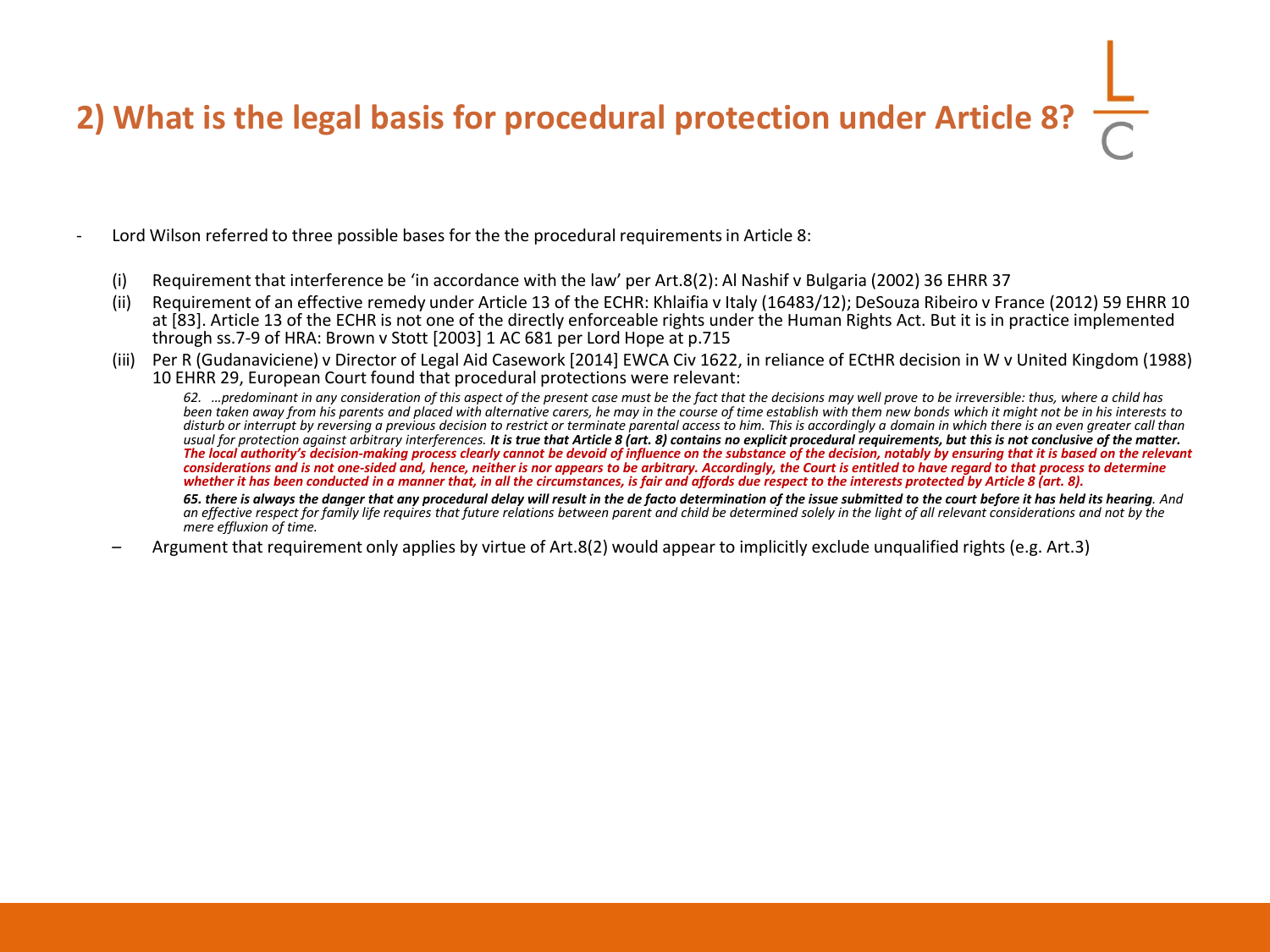# **3) Effect of s.94B on substance of Article 8 rights**

- Distinction between substantive and procedural rights under Article 8.
- Both the Court of Appeal and the Supreme Court recognised that certification under s.94B certification is in principle capable of interfering with **substantive**  rights under Article 8.
- Lord Carnwath at [85]:

*'In considering the reasoning of Richards LJ, it is necessary to distinguish as he did (para 39) between the substantive and the procedural aspects of rights afforded by article 8; or as Lord Wilson puts it (para 39) between harm to the prospective appellant himself, and harm to the prospects of his appeal. As to the former I see no reason to disagree with Richards LJ's conclusion that the appellants' substantive rights would not be disproportionately infringed by temporary removal pending a decision on their appeals, and that the Secretary of State was entitled so to find. On that aspect, I do not understand Lord Wilson ultimately to take a different view. His conclusions (para 78) focus on the procedural requirements of article 8.'*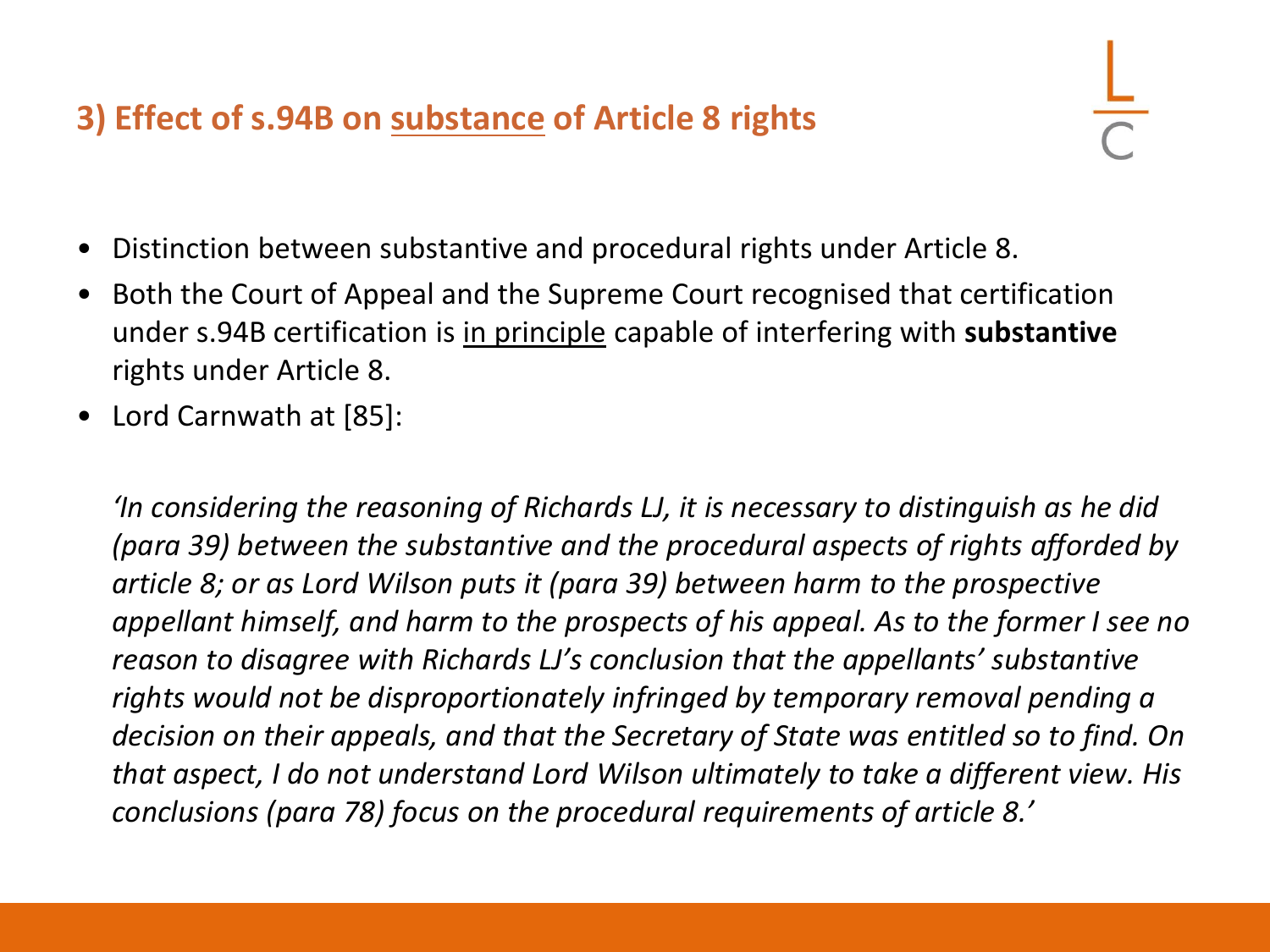# **3) Effect of s.94B on substance of Article 8 rights**

• Lord Wilson does not take a clear view on whether facts of Kiarie/Byndloss are such that there is a disproportionate interference with their substantive Art.8 rights at [57]-[58]:

*57. On an appeal against a deportation order the overarching issue for the tribunal will be whether the deportation would be lawful. But, if the certificate under section 94B is lawful, the appellant will already have been deported. In determining the overarching issue the tribunal will be likely to address in particular the depth of his integration in UK society and the quality of his relationships with any child, partner or other family member… But, were the certificate under section 94B lawful, his integration in UK society would already have been cut away; and his relationships with them ruptured.*

*58. Statistics now produced by the Home Secretary, which the appellants consider to be surprisingly optimistic, suggest that an appeal brought from abroad is likely to be determined within about five months of the filing of the notice. So, by the time of the hearing, an appellant, if deported pursuant to a certificate, will probably have been absent from the UK for a minimum of five months. No doubt the tribunal will be alert to remind itself of its duty to set aside the deportation order and thus to enable an appellant to reenter the UK if his human rights were so to require. But, by reason of his deportation pursuant to a certificate, his human rights are less likely so to require! It is one thing further to weaken an appeal which can already be seen to be clearly unfounded. It is quite another significantly to weaken an arguable appeal: such is a step which calls for considerable justification. The Home Secretary argues that, by definition, the foreign criminal will have been in prison, perhaps also later in immigration detention, in the UK and so he will already have suffered both a loosening of his integration, if any, in UK society and, irrespective of any prison visits, an interruption of his relationship with family members. I agree; but in my view the effect of his immediate removal from the UK on these two likely aspects of his case would probably be significantly more damaging than that of his prior incarceration here.*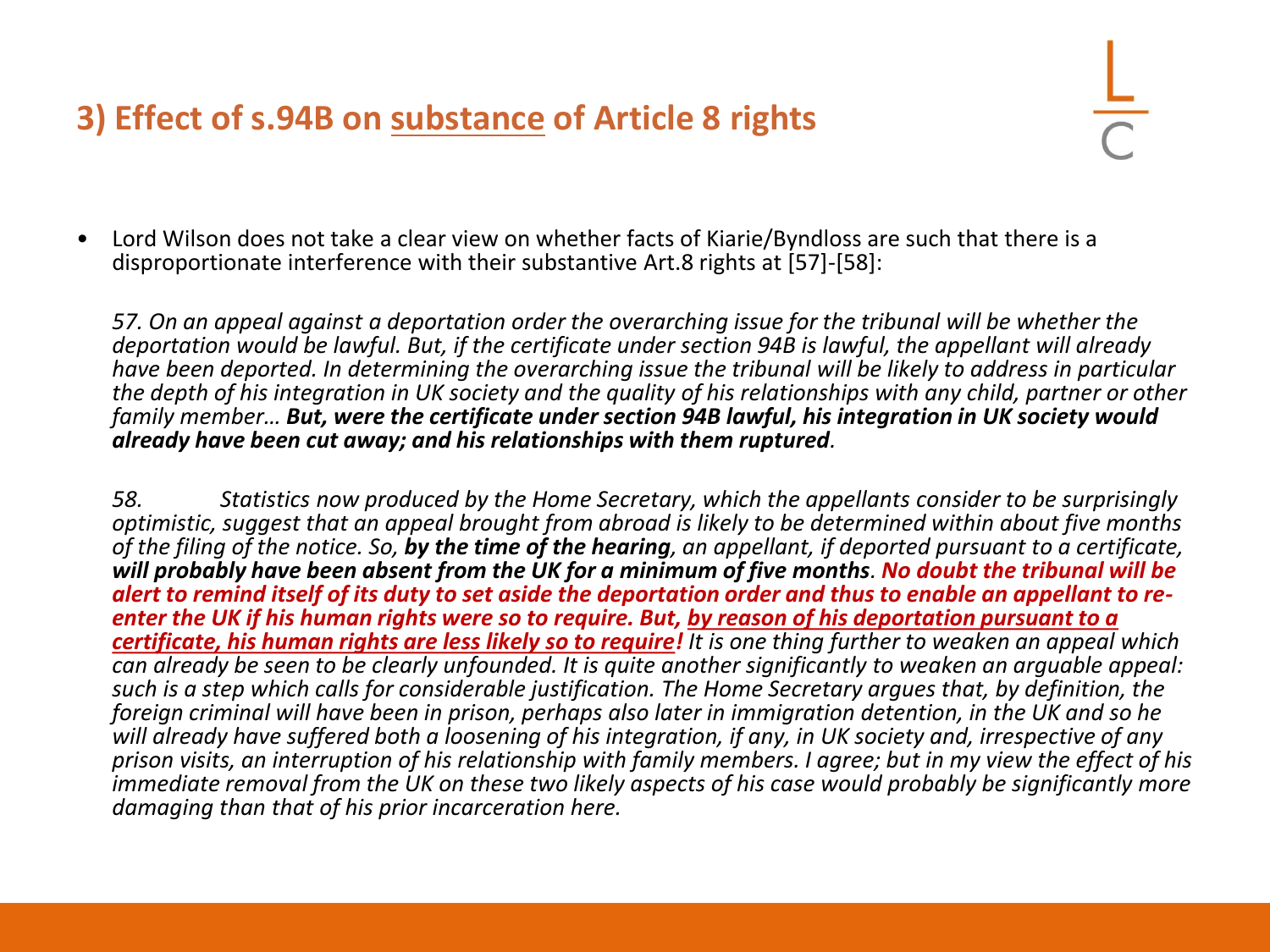# **3) Effect of s.94B on substance of Article 8 rights:**

- 
- Therefore, clear scope for making submissions as to effect of s.94B certification on substance of Art. 8 rights.
- Some guidance, e.g. *R (OO) (Nigeria) v SSHD* [2017] EWCA Civ 338 (decided before Supreme Court gave judgment in *Kiarie*):
	- Loss of immigration status (e.g. ILR) not relevant:
	- Strong public interest in appellant's removal as a foreign criminal, even on an interim basis pending the pursuit of an appeal against the deportation order which might succeed; but not so strong a factor as that in favour of permanent removal on deportation
	- Best interests of the child found to weigh decisively in favour of interference being disproportionate:
		- If appellant were removed under s.94B, he and his son would be separated for a likely substantial period; alternative of moving the whole family to Nigeria was unrealistic.
		- Such separation was contrary to the son's best interests. His education was likely to suffer and he would be likely to suffer distress and anxiety.
		- not because of anything specific to the son's situation or circumstances during the interim period, it was because it was better that he should not be separated from his father, and because a further separation would be likely to exacerbate the effect of the separation that had already occurred during O's imprisonment and immigration detention.